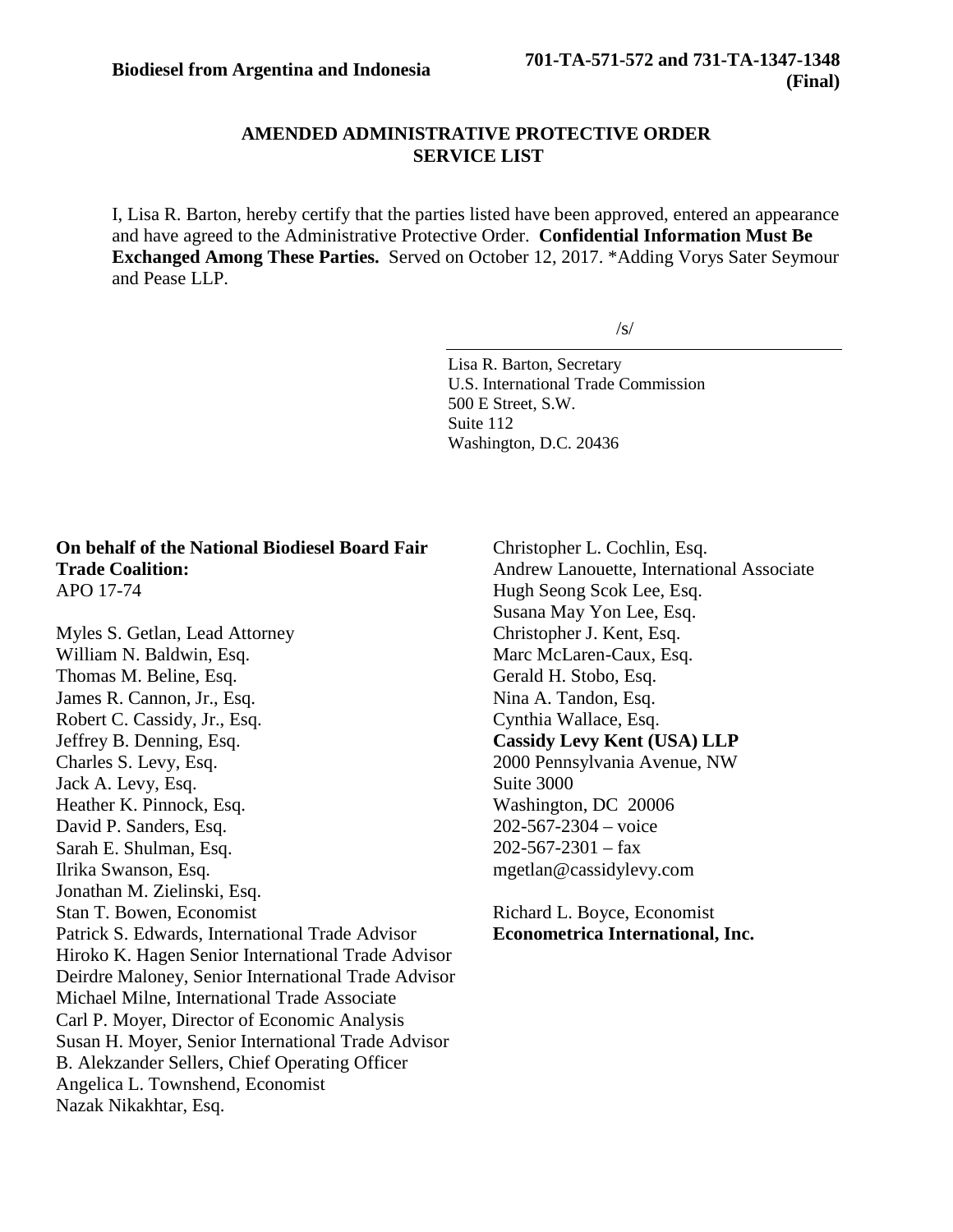Jennifer Lutz, Senior Economist Mark Love, Senior Vice President Curtis Eward, Staff Economist Parker Sultzer, Research Assistant Cara Groden, Economist Kathryn Kobe, Dir. of Price Wage and Productivity Analysis Jim Dougan, Vice President Aaron Cantler, Staff Economist Michael MacGregor, Senior Economist Emma Peterson, Economist Yung Lee, Senior Economist Joseph Schofield, Controller Susannah Perkins, Research Assistant Matthew Griffith, Research Assistant **Economic Consulting Services, LLC**

**On behalf of PT Musim Mas:** APO 17-68

Edmund W. Sim, Lead Attorney Kelly A. Slater, Esq. **Appleton Luff Pte Ltd.** 1025 Connecticut Avenue, NW Suite 1000 Washington, DC 20036 301-649-2149 – voice  $202 - 449 - 4129$  – fax slater@appletonluff.com

**On behalf of BioSphere Fuels, LLC:** APO 17-69

Rosa S. Jeong, Lead Attorney Irvin P. Altschuler, Esq. Isabel Triana, Esq. **Greenberg Traurig LLP** 2101 L Street, NW Suite 1000 Washington, DC 20037 202-533-2328 – voice  $202 - 261 - 2653 - fax$ jeongr@gtlaw.com

#### **On behalf of Louis Dreyfus Company Claypool Holdings LLC:** APO 17-71

Gregory J. Spak, Lead Attorney Kristina Zissis, Esq. Scott S. Lincicome, Esq. Jessica Lynd, Esq. Margaret Spicer, Esq. Miguel Mayorga-Martinez, Trade Economist Nicholas M. Seibert, Statistical Analyst David E. Bond, Esq. Ting-Ting Kao, Esq. Lee O. Lynch, Director, Economic Analysis Ron Kendler, Esq., **White & Case LLP** 701 Thirteenth Street, NW Washington, DC 20005-3807 202-626-3600 – voice  $202 - 639 - 9355 - fax$ gspak@whitecase.com apotrade@whitecase.com

# **On behalf of Noble Americas Corporation:** APO 17-75

Mark D. Herlach, Lead Attorney Ryan R. Weiss, Esq. **Eversheds Sutherland (US) LLP** 700 Sixth St. N.W. Suite 700 Washington, D.C. 20001 202- 383-0172 – voice markherlach@eversheds-sutherland.com